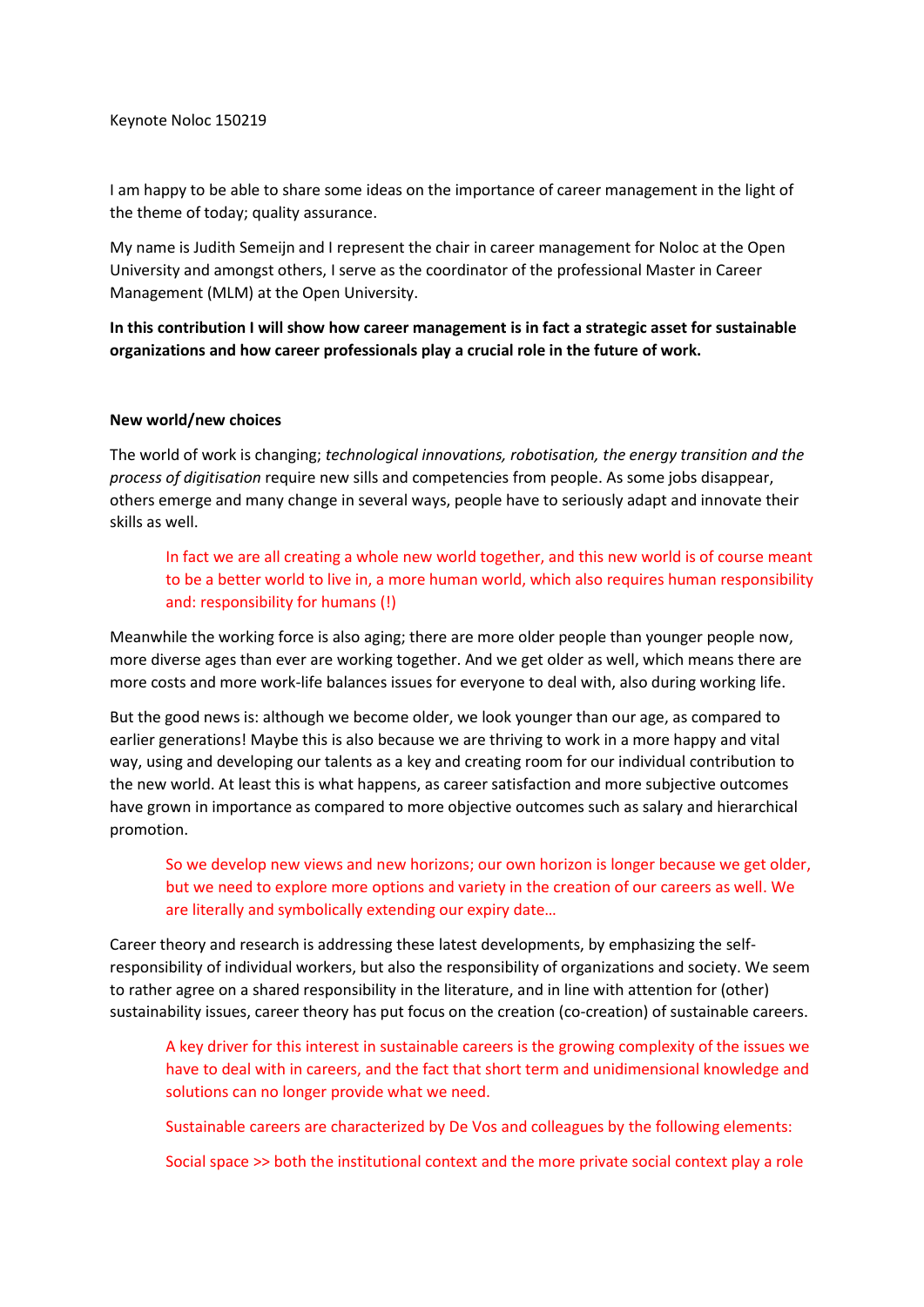Self-responsibility >> the individual owns the career and is the key agent

Meaningfulness >> it is important we can work according our values and experience meaning in what we do

A renewed role for organisations >> how is the new shared responsibility with the individual realise? This is an important challenge of today

And in all, the importance of dealing with the larger complexity that we encounter, which is in essence the new element that is steering and pushing further theory development

### **Sustainable development**

Organizations and society acknowledge the need for a more sustainable development in general and for the co-creation of sustainable careers. But it is still hard to find out how this is done effectively and handle this responsibility in the light of all developments.

As we argued in our article of 2017 (in COSUST), the attention for sustainability in terms of people planet profit is still skewed, not in favour of the people aspect. Profit is still an important goal for many organisations (it might be rebalanced to viability), the planet has gained attention, sometimes in terms of window dressing and not convincing enough yet (according to some but not all people), but people are actually lagging behind when it comes to serious attention for their sustainability and wellbeing, or so to say, for humanity in general.

But hope is on the way, light is shining from the end of the tunnel (is that a beacon…?) as organizations become conscious that some issues are not only a matter of a business case in classical sense (profit), but more a matter of reconsidering their value case (planet and people!)

In the current situation, an HR department is often handling the career management, in practices such as recruitment and selection, career development, performance management and salary and benefits. The point is that career management has to level up, it has to **claim** its position as a strategic asset. Why?

- 1) People still have only **one career** (possibly in different tracks in a longitudinal perspective think of second careers- , as well as a simultaneously- think of the hybrid teacher.
- 2) We are aware there are **more stakeholders** to satisfy, and more agents that are affecting career management
- 3) Organizations need to **cooperate** to remain viable for the future (do they already feel a sense of urgency..?)

And what we know on careers today requires the *independent knowledge and expertise of career professionals* to serve all those stakeholders and bring back in **the human factor** in work, to rebalance the sustainability skew! And thereby contributing to sustainable careers…

So

# **Career management…**

Career management in literature is mainly described in two types: OCM and ICM. It can be provided by the organization, or acted upon by the individual in many different colourful forms and types…

And I like to share some interesting studies in the light of being a strategic asset…also related to the career profession…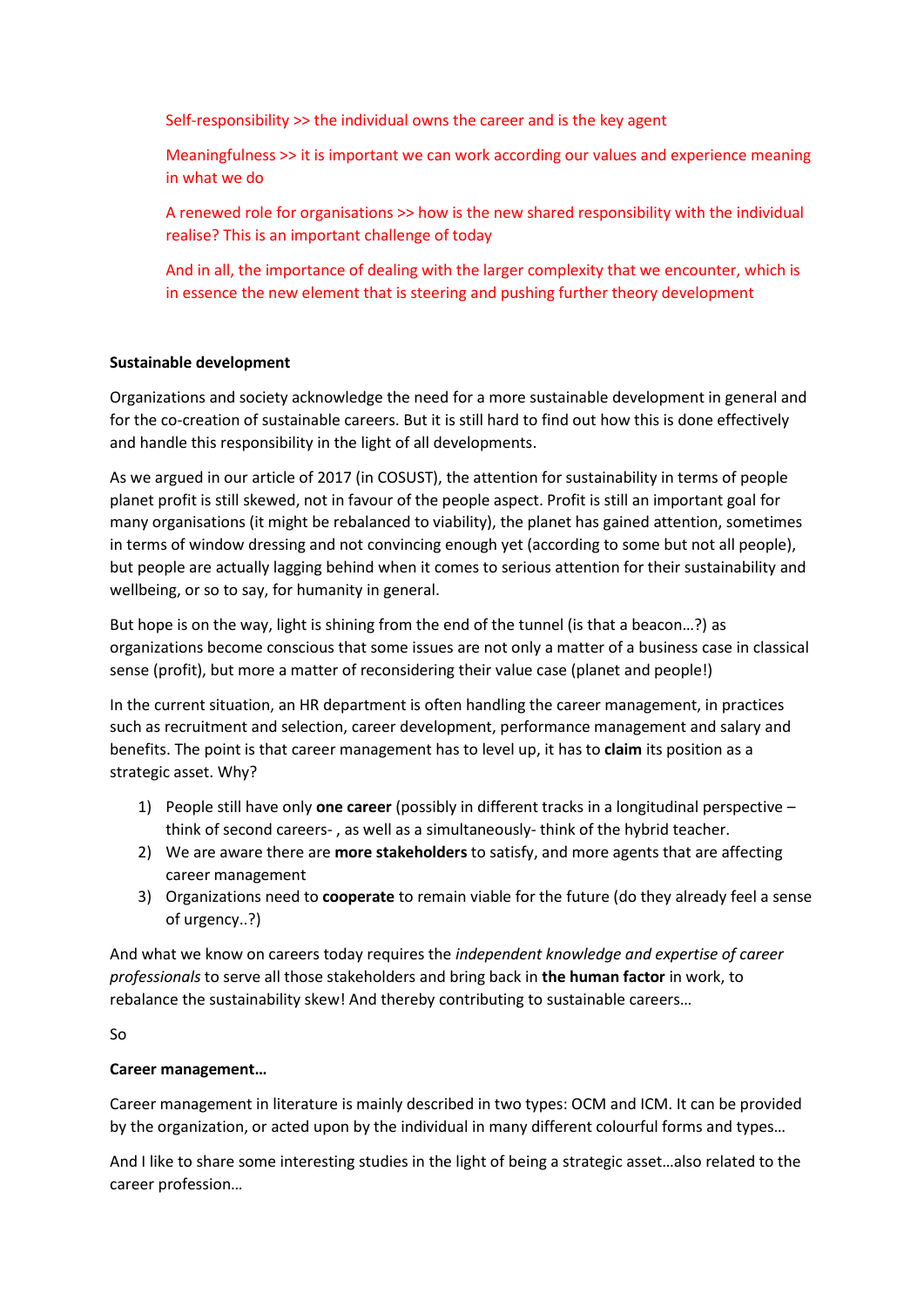**First** of all one of my favourites from 2007 by our colleagues Verbruggen, Sels & Forrier, published in the Journal of Vocational behaviour, on the different and complex interactions between OCM and external career counselling.

- OCM reduces the need for external career counselling by enhancing career satisfaction.
- OCM reinforces the need for career counselling by encouraging employees to invest in their external employability.
- OCM and external career counselling are complementary as well

It would still be wonderful to follow up with a longitudinal design to gain more insights!

**Second** a more recent study that was presented on the Academy of Management Conference in Chicago last summer, on a large database including many waves, indicates that contrary to the expectation building on the increased self-responsibility of individuals for their careers, the use of more than the half of the OCM practices has increased, employees identified formal and informal activities and that ICM and OCM work in partnership.

**And finally** some studies that are in different stages 'on their way' (in the pipeline…) that might hopefully contribute to this field, and that show the importance of career management as well, especially putting focus on shareholders and actors who are involved in the process of career management:

- a) the shared function of HR
- b) the returns of career management involving three parties in a longitudinal design

c) and the possible importance of organizing CM in networks of several stakeholders and parties, at different levels of geographical reach (city, region, country, even international)

Thus, career professionals are of strategic importance themselves…an play many **different roles** in the process of career guidance, career counselling, career management

According to NICE, the network for innovation in career guidance and counselling in the EU, career professionals have 5 different roles within their larger professional role, that is called CGP (the career guidance profession)

As we can see, there are roles involved that are more aimed at the individual (for example *counsellor*) but also possibly at groups >> *educator, assessment and info expert*, and also at the broader levels of organisations and society, as reflected in the *social system intervenor* role

The question is of course; are we complete, do we not forget any further role that might be of importance, or is all covered by the five roles? Let us keep a spot open for new developments that require reconsideration….These are issues that are interesting to deal with in the light of

**quality assurance**…..(also a role for the CGP, by the way!)

Quality assurance for the career profession is ensured in the Netherlands by the Career Management Institute (CMI) and Noloc together. They are working together for one new quality framework that will be ready in 2020 >> there will be a workshop in the afternoon on this topic by Jeroen Bregman of Noloc.

Careful alignment is sought with international frameworks for qualification (NICE, Cedefop >> European centre for the development of vocational training) as well as with innovations in the field